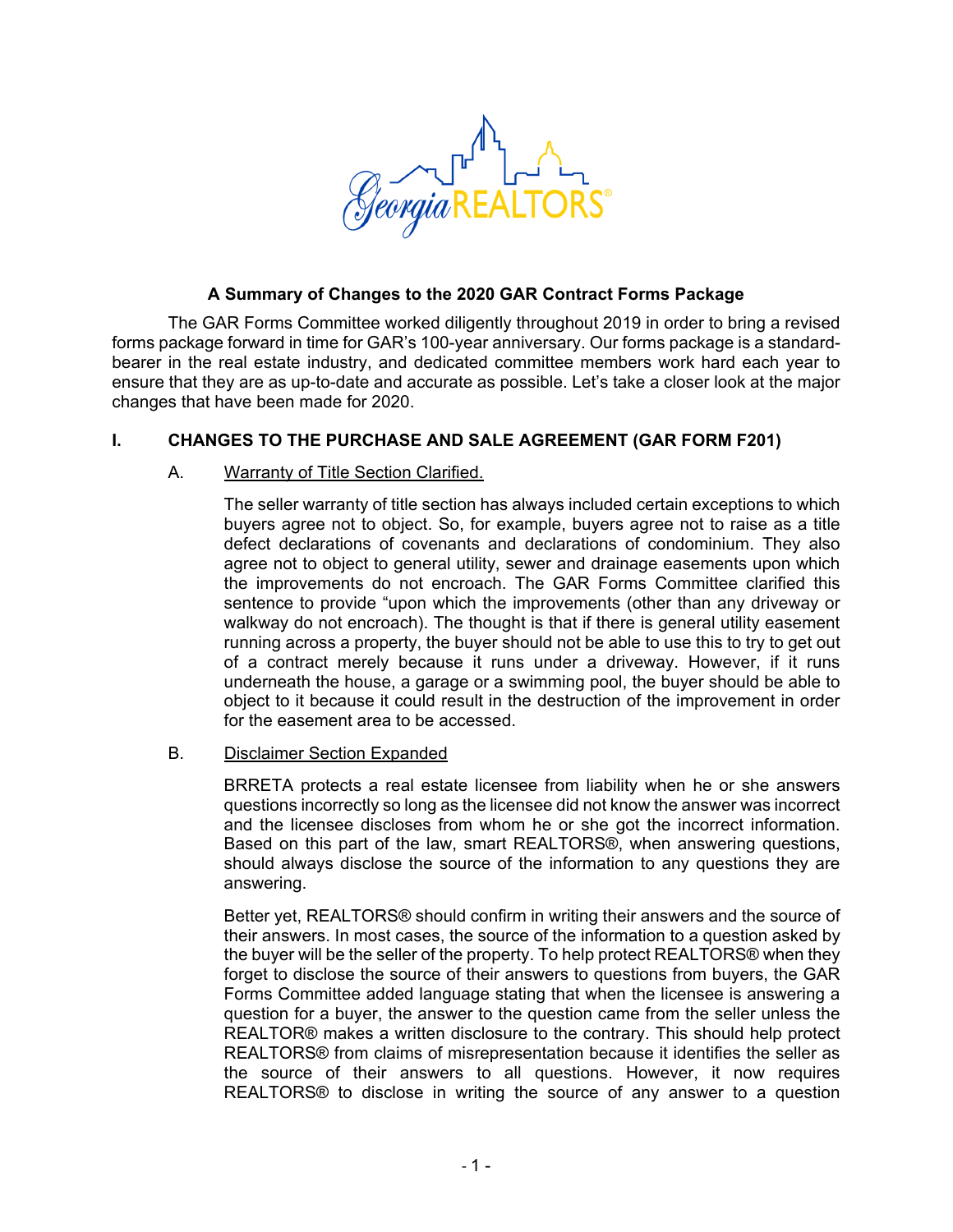whenever the source is not the seller. GAR Form F325 can be used for this purpose. Hopefully, this change will get REALTORS® into the habit of disclosing the source of all questions they answer since doing so gives REALTORS® protection against claims.

#### C. Default Section Broadened to Further Protect REALTORS®

The default language in the purchase and sale agreement was broadened to provide that a defaulting party will pay the brokers the commission they would have received had the transaction closed. The previous language limited this remedy only to parties with whom the broker did not have a written commission agreement.

If there was a commission agreement then that agreement controlled. So, for example, let's say the broker is working with both the buyer and the seller in a designated agency capacity. The listing broker has a written agreement where the broker will earn a three percent (3%) commission if the seller defaults but the buyer broker does not fill in a commission amount in the event of a buyer default. Under the old language the broker would likely be limited to the default commission of three percent (3%) since the broker is limited to the written agreements which only provide for this amount to be paid in the event of a default. Under the new language, the broker could seek a larger amount if the total commission the broker would have received was six percent (6%).

#### D. Agreement to Terminate Purchase and Sale Agreement Must be in Writing

We had an unusual appellate court decision earlier in the year where the court ruled that an agreement to terminate a purchase and sale contract was a separate agreement from the contract itself and did not need to be in writing. While that decision was effectively overturned legislatively, language was added to the contract stating that any agreement to terminate the purchase and sale agreement and any other subsequent agreement of the parties must be in writing.

## E. Effort Made to Limit Statute of Limitations

There have recently been two appellate cases dealing with the question of whether parties to a contract can use the contract to limit the statute of limitations for legal claims. While this remains an open issue, it does appear that to do so, the language shortening the statute of limitations must clearly spell out the nature of the claims that the parties are trying to limit. Based on these two cases, the GAR Forms Committee is attempting to limit the statute of limitations to two (2) years. At present, the statute of limitations is six (6) years for breach of contract claims, and four (4) years for negligence and fraud claims. The four (4) year statute of limitations can be increased depending on when the fraud is discovered. If this provision is upheld, it will give much greater legal protection to REALTORS® by preventing lawsuits from being brought years after the events occurred.

## F. Cyber Fraud Warning Rewritten

Cyber fraud continues to be an issue of great concern to buyers, sellers, REALTORS® and everyone else involved in real estate transactions. Fortunately, REALTORS® have had some success reducing the incidence of cyber fraud by educating consumers as to the nature of the risks in this area.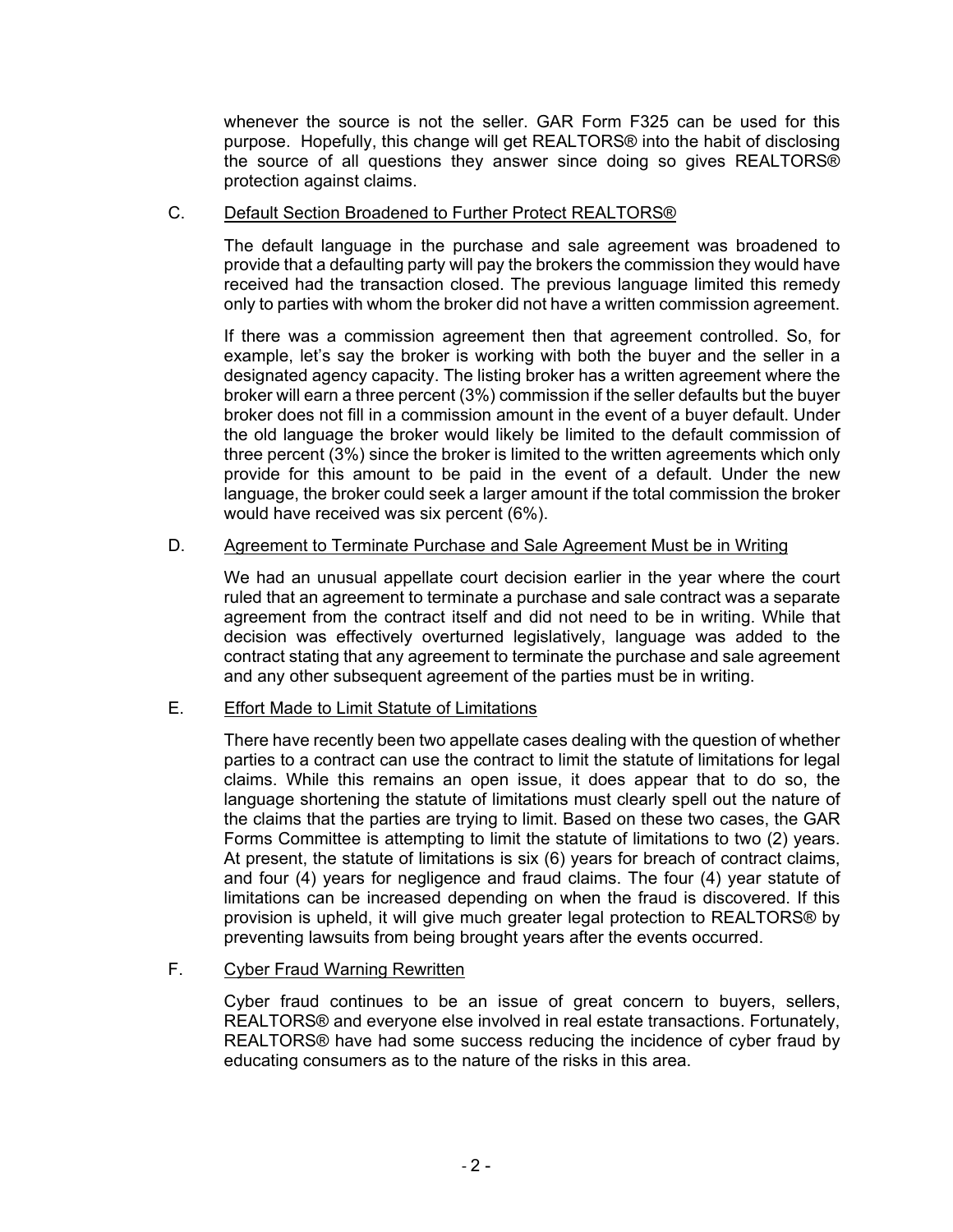In keeping with this approach, cyber fraud warnings now appear in every GAR form brokerage engagement and contract. In addition, the cyber fraud warning has been rewritten to more clearly explain how cyber fraud occurs and how to protect against it. REALTORS® are encouraged to ask buyers and sellers to read this disclaimer and answer any questions they may have about cyber fraud.

G. Limit of Liability for Cyber Fraud Added

A limit of liability of \$100 was added to the GAR Forms for 2020 for claims brought against REALTORS® involving cyber fraud. In other words, the maximum liability REALTORS® should have for an incident where they are sued as a result of buyer or seller losing money from cyber fraud is \$100. Limitations against liability have generally been enforced by our courts. However, recent court decisions have held that to be enforceable, the limitation must be spelled out conspicuously within the contract. This is why the limitation against liability is in boldface type and all capital letters within the contract.

# **II. REVISIONS TO THE GAR EXCLUSIVE SELLER LISTING AGREEMENT (GAR FORM F101)**

# A. Listing Period Automatically Extended Through Closing When Property Under **Contract**

The Exclusive and Non-Exclusive Seller Listing Agreements were revised so that if the property is under contract during the listing period but the listing period expires prior to the closing, then the listing period is automatically extended through the closing of the contract. The previous language in the contract provided that if the property was under contract, the listing was automatically extended until the closing. This small change was made to help ensure that the broker's commission was better protected.

## B. Seller's Ability to Market Limited

The Exclusive Seller Listing Agreement was modified to limit the ability of the seller to market and show the property without the prior written consent of the broker. While most sellers are well meaning and simply want the property sold as quickly as possible, their efforts are sometimes counter-productive. This provision intends to strike a balance by encouraging sellers to communicate the availability of the property to friends and acquaintances, but to leave the actual marketing to the broker.

# **III. REVISIONS TO THE GAR EXCLUSIVE BUYER BROKERAGE AGREEMENT (GAR FORM F110)**

## A. Extension of Listing Section Revised

For many years, the GAR Buyer Brokerage Agreement provided that if the property was under contract during the term of the listing and the contract did not close, the listing term was automatically extended by the length of time the property was under contract. The problem with this provision was that many REALTORS® were unaware that their listings had been automatically extended leading to disputes over who was entitled to the commission when the property was later sold during what was technically the listing term of both the old and new broker.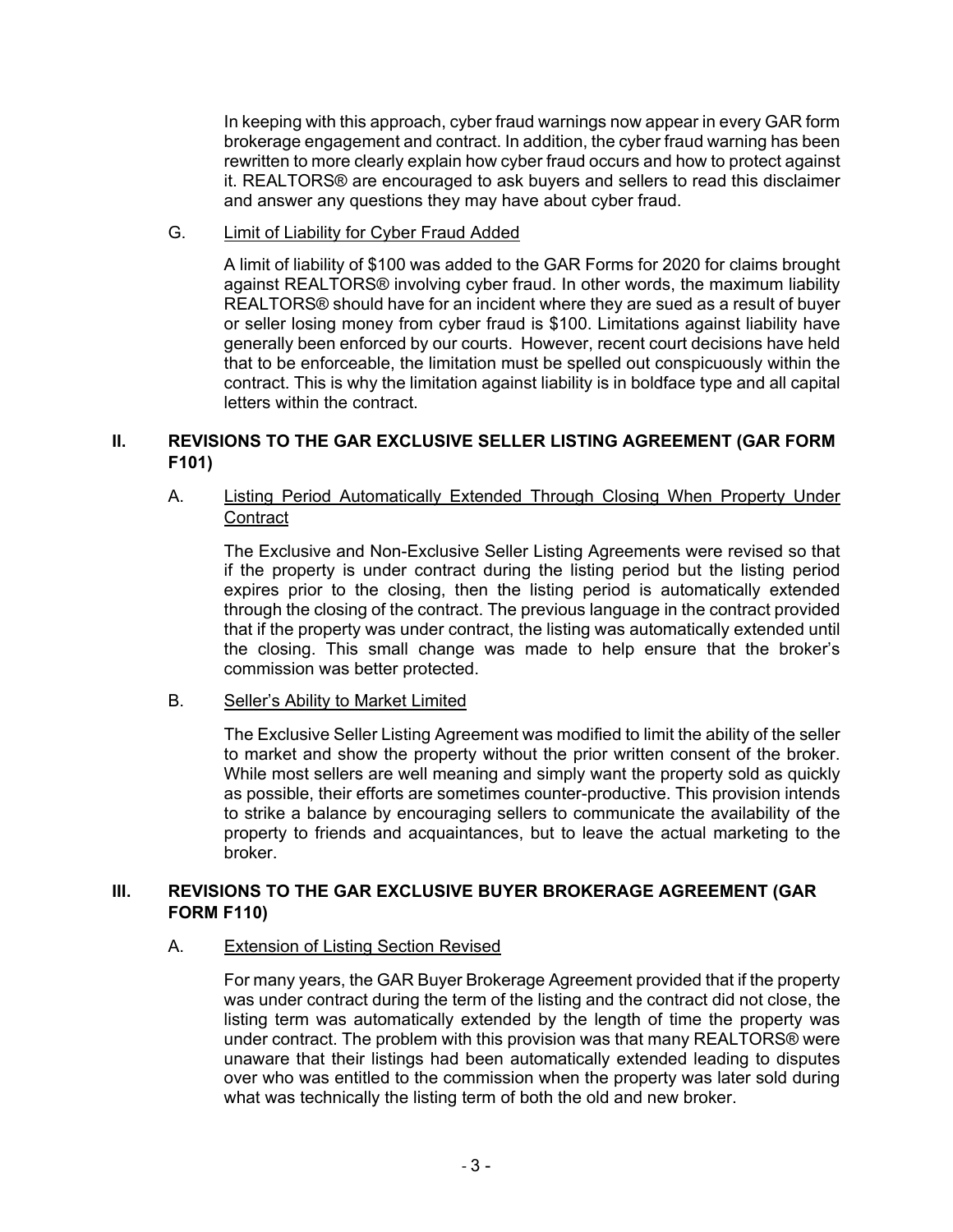The revised language requires that the broker can only extend the listing (if the property had been under contract during the term of the listing) by sending written notice of the extension to the buyer prior to the original ending date of the listing. If the notice is not sent, the listing expires even though the property had been under contract for a portion of the original listing term. This should help prevent disputes over whether and when the listing terminates.

# **IV. CHANGES TO THE CONVENTIONAL FINANCING CONTINGENCY (GAR FORM F404)**

## A. Buyer Seeking Conventional Loan Cannot Switch to FHA / VA Loan

In the GAR Forms, the GAR Conventional Loan Contingency Exhibit was modified so that while the buyer seeking a specific conventional loan can seek a different conventional loan, the buyer cannot seek either a FHA or VA loan without the prior written permission of the seller. The rationale for this change is that since the seller will have certain additional costs when the buyer seeks a FHA or VA loan, the seller should have the right to reject a buyer going from a conventional loan to a FHA / VA loan.

## B. Appraisal Section Revised

The appraisal section now addresses the scenario where the property appraises low, the buyer asks for a price reduction in an amendment and the seller neither accepts nor rejects the request. In this situation, if the seller does not respond to an amendment to reduce sales price within three (3) days of the date it is delivered to seller, then the buyer will have three (3) additional days to terminate the contract but not later than one (1) day prior to closing. If the buyer does not terminate within this timeframe, then the buyer waives his or her right to terminate and agrees to buy the property for the purchase price in the contract.

## **V. REVISIONS TO FHA AND VA LOAN CONTINGENCIES (GAR FORMS F407 AND F410, RESPECTIVELY)**

## A. FHA Loan Contingency

1. **When Repairs Exceed Agreed Upon Amount.** One of the more frustrating issues in the FHA Loan Contingency is when the seller agrees to pay for certain required repairs up to a certain amount and the repairs then exceed that amount. In that situation, the contract terminates because a contingency protecting the seller was exceeded.

In an effort to try to save some of these transactions, the GAR Forms Committee included a process for the parties to try to come to some agreement when repairs exceed the amount the seller has agreed to pay. In such an event, the seller will provide the buyer with an itemized list of the repairs required in the FHA commitment from third party contractors selected by the seller. Either party has the option to agree to pay the excess amount upon notice to the other party. If they cannot come to some agreement within three (3) days of the seller providing a written estimate, then the contract terminates.

B. VA Loan Contingency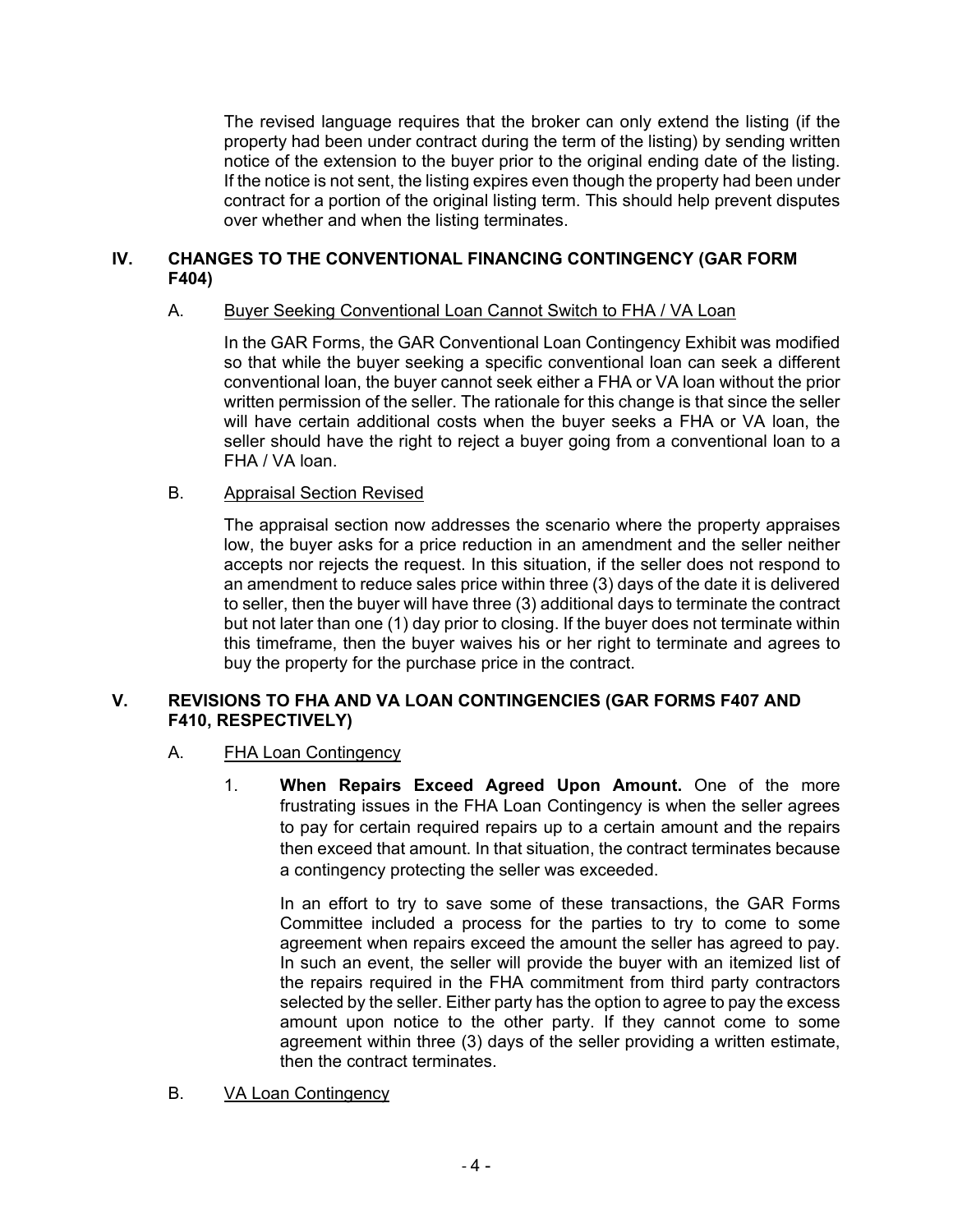1. **VA Rules Section to Address Termites.** The VA Addendum was revised to clarify that the seller is obligated to obtain a termite letter at the seller's expense as part of a VA real estate loan transaction dated within 90 days of the closing. If the property is not free from infestation from termites, the seller is obligated to treat or re-treat the property, as the case may be, until it is free from termite infestation.

If the property has damage from termites, the property may not meet VA's minimum property requirements. In such an event, the seller agrees to obtain a written estimate from a contractor of the cost of the repairs and provide the same to the buyer. If the buyer and seller cannot then come to a written agreement as to who will pay for the repairs within three (3) days of the buyer receiving the estimate, then the contract automatically terminates.

# **VI. COMMUNITY ASSOCIATION DISCLOSURE ("CAD", GAR FORM F322)**

# A. Type and Number of Community Association Section Clarified

The CAD discloses to buyers the number and type of community associations in which the buyer will be a member. This section was revised so that sellers can also disclose if the community association, rather than the buyer will be a member of a master association since this could have financial ramifications for the buyer. In many mixed-use developments, the community association itself is often a member of one or more community associations each of which has its own budget which members pay for either directly or indirectly.

# B. Seller Still Pays for Clearance Letter

The seller still pays to obtain the clearance letter from the association confirming that no assessments are owing to the association. If the clearance letter can only be paid as part of a package of documents or fees, the seller agrees to pay for all fees necessary to obtain the clearance letter.

## C. Buyer Fees Lumped Into One Category Called Transfer, Initiation and Administrative Fees

Rather than trying to itemize all of the different one-time fees that will be paid by the buyer to the community association, the new CAD exhibit simply lumps them altogether in one category called "Transfer, Initiation and Administrative Fees". These fees include ". . . any initiation fee, capital contribution, new member fee, transfer fee, new account set-up fee, fees similar to the above but which are referenced by a different name, one-time fees associated with the closing of the transaction and fees to transfer keys, gate openers, fobs and other similar equipment. Advance assessments due at Closing for a period of time after Closing, shall not be Transfer, Initiation and Administrative Fees and shall be paid by Buyer."

D. Buyer Pays All Transfer, Initiation and Administrative Fees Up to Agreed Upon Amount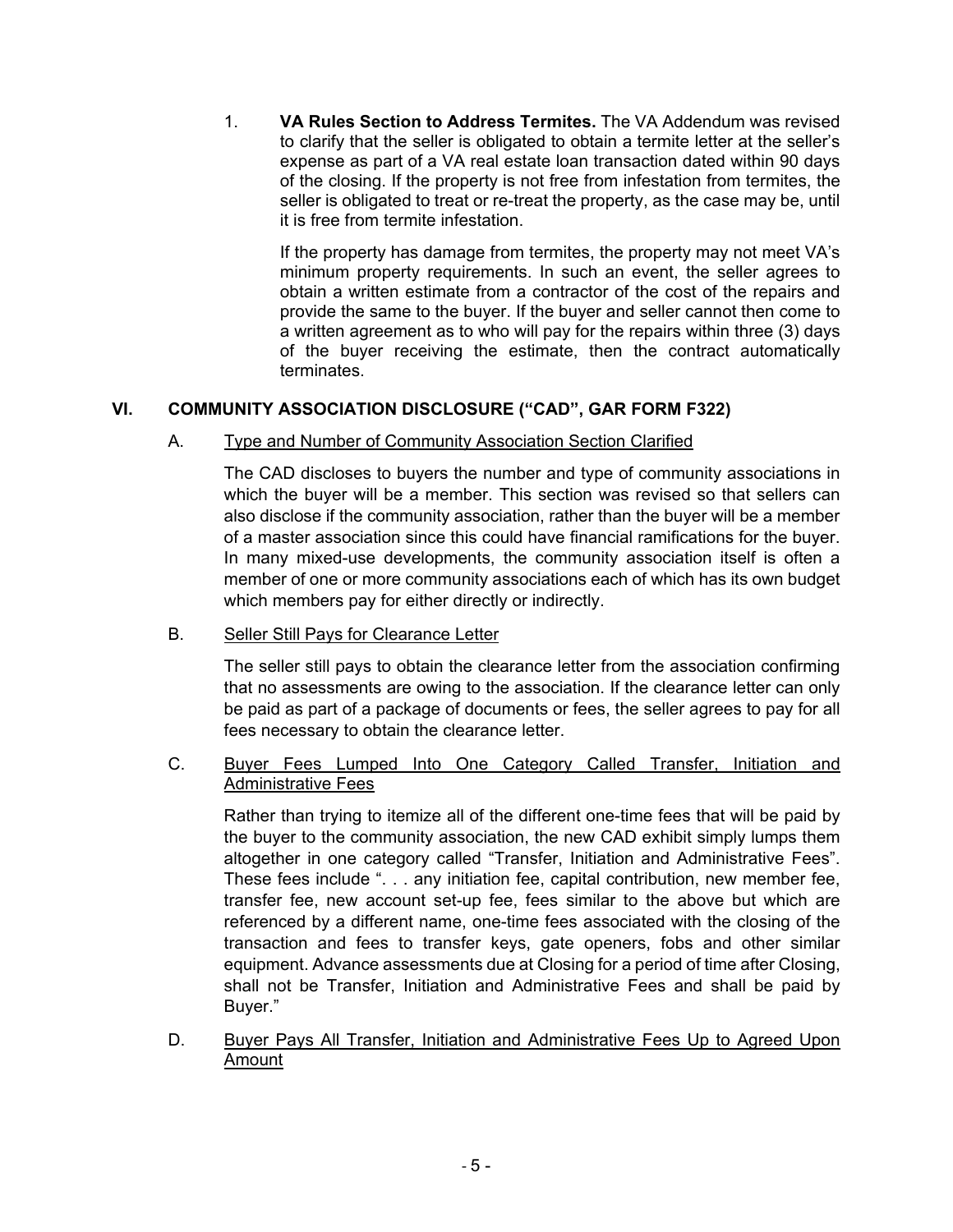Since the buyer is relying on the seller to provide the buyer with the dollar amount of transfer, initiation and administrative fees he or she must pay, the form now provides a maximum dollar amount that the buyer will pay. The seller then simply has to fill in the dollar amount on the form. Any transfer, initiation and administrative fees that are above this amount must then be paid by the seller. This would include if the community association increases a fee after the seller provides in the contract a maximum amount the buyer will pay. The benefit of this approach is two-fold. First, the seller no longer has to worry about itemizing what are often multiple fees. Second, the seller no longer has to worry about identifying the right fee but putting it in the wrong category or box. The buyer has certainty from the beginning of the transaction as to the maximum amount he or she will have to pay for transfer, initiation and administrative fees. Note that if the association requires the buyer to prepay an amount for regular assessments, this amount is not included in the definition of Transfer, Initiation and Administrative Fees. As a result, the amount of any prepaid assessments is not counted towards, and is in addition to, the agreed upon maximum amount of buyer fees.

- E. Special Assessments and the Revised CAD
	- 1. **Disclosing Special Assessments That Have Been Passed or Are Under Consideration.** Sellers not disclosing pending special assessments has been a problem in the real estate industry. This often occurs when a large special assessment is pending and the seller tries to quickly move to avoid paying it. The Forms Committee has been looking for ways to insure full disclosure of special assessments that have been passed or are under consideration. The first way it decided to do this was to define the term "Under Consideration" to mean that "notice of a meeting at which the special assessment has been voted upon has been sent to the members of the Association. If a special assessment(s) has been voted upon and rejected by the members of the association, it shall not be deemed to be Under Consideration by the Association. The goal in defining the term "Under Consideration" is to try to have a commonly used definition of what it means for a special assessment to be "under consideration".
	- 2. **Where Seller Accurately Discloses Special Assessments Approved or Under Consideration.** If the seller accurately discloses in the GAR Community Association Disclosure Exhibit that a special assessment has passed or is under consideration, then the special assessment is paid for by the party who owns the property at the time the special assessment is due. In other words, if the special assessment is due prior to closing, the special assessment is paid by the seller. If the special assessment is due after closing, the` special assessment is paid by the buyer. If a portion of the special assessment is due before and after closing, the buyer and seller would each pay their respective portions of the special assessment that was due while they owned the property.
	- 3. **Where Seller Does Not Accurately Disclose a Special Assessment That Has Been Passed or is Under Consideration.** If the seller does not accurately disclose that a special assessment has been passed or is under consideration, then the seller is liable for and shall reimburse buyer for that portion of the special assessment that was either not disclosed or disclosed inaccurately. So, for example, let's say that a special assessment has been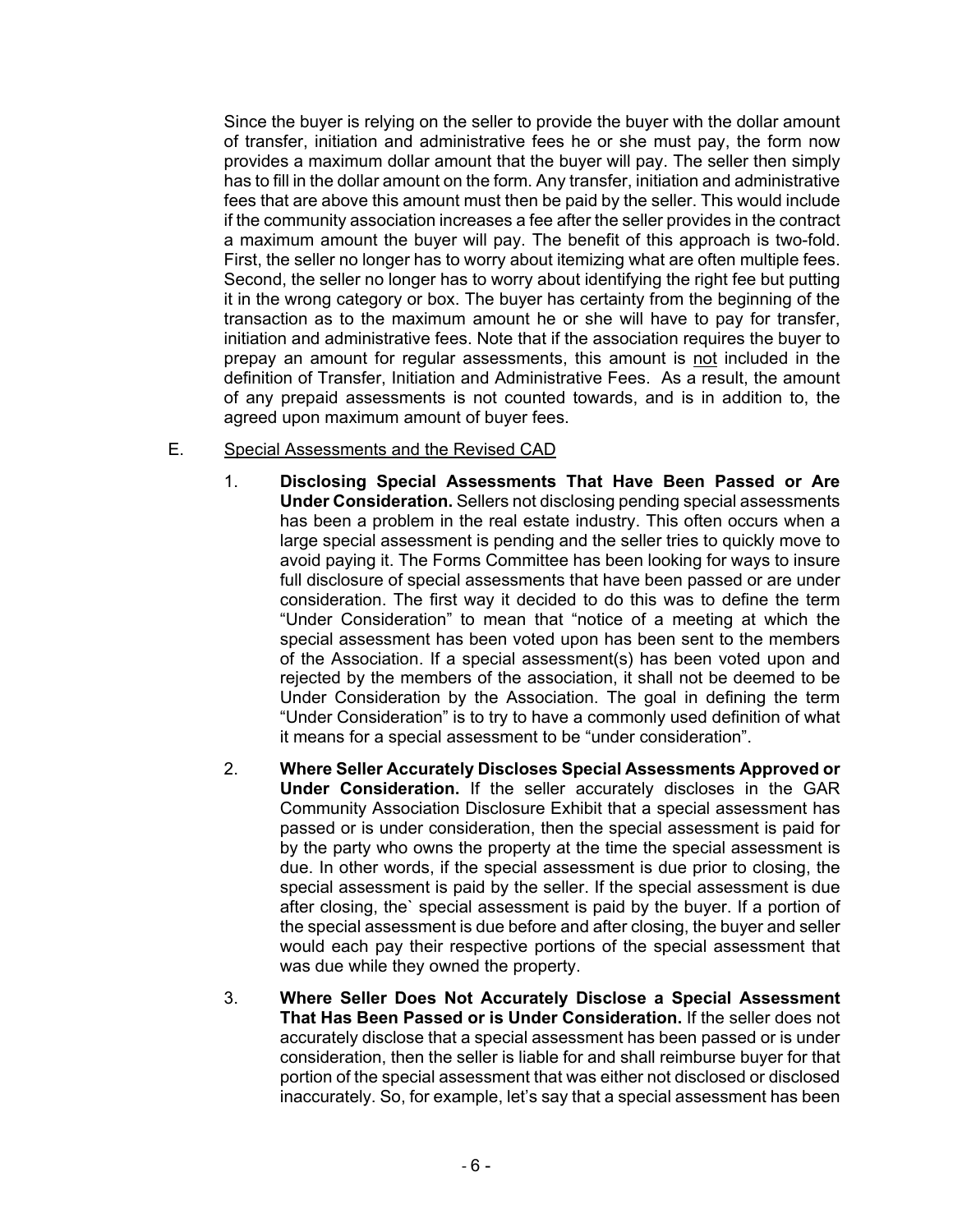passed for \$3,000 that is due on a date that is three weeks after closing. If the seller does not disclose the special assessment, the seller is responsible for what was not disclosed or was disclosed inaccurately. In this example, the seller would be responsible to reimburse the buyer the full \$3,000 after closing. Had the seller timely disclosed the special assessment in the example above, the buyer would have been obligated to pay the special assessment. Therefore, the failure to disclose results in a significant penalty to the seller.

4. **Surprise Special Assessments Arising After the Binding Agreement Date.** In some cases, notice of a large special assessment is often sent and in some cases approved subsequent to the Binding Agreement Date but prior to closing. What is the fair way to decide who should pay for a special assessment or potential special assessment arising after this date? Sellers are suddenly and potentially faced with a significant loss of revenue. For buyers, they are suddenly faced with a large expenditure that may prevent them from completing the purchase.

The GAR Forms Committee decided to address this issue by creating a procedure in the Community Association Disclosure Exhibit where the parties pre-agree to a special assessment amount arising after the Binding Agreement Date that, if proposed, will give the buyer the right to terminate the contract. For example, let's say that there is a new proposed special assessment under consideration that arises right after the due diligence period but prior to closing in the amount of \$10,000 per residence. The buyer and seller have pre-agreed in the Community Association Disclosure Exhibit that the buyer can terminate the contract if there is such a surprise special assessment under consideration after the Binding Agreement Date for more than \$2,500. Since the actual special assessment under consideration is for 4 times this amount, the buyer would have the right to terminate the contract upon notice to the Seller.

In this situation, the Community Association Disclosure Exhibit provides that the buyer has 5 days to terminate the contract from the date that the buyer receives notice from the seller of the large potential special assessment. If the buyer does not terminate the contract within the five day timeframe, the buyer's rights to terminate for this reason are waived. This five day time period was intended by GAR to create a window of opportunity during which the parties can to try to salvage the transaction through some negotiation.

## **VII. SALE OR LEASE OF BUYER'S PROPERTY CONTINGENCY EXHIBIT REVISED (GAR FORM F601)**

One of the most commonly used forms is the contingency making the buyer's purchase of a property contingent on the sale of other property owned by the buyer. This section has long had a kick-out clause giving the seller special rights in the event that during this contingency period a better offer comes along. In that instance, the seller can give the buyer notice that the seller has received a better offer and give the buyer a short, preagreed period of time for the buyer to remove all contingencies from the contract making the contract an all cash, no contingency contract. If the buyer does not agree to remove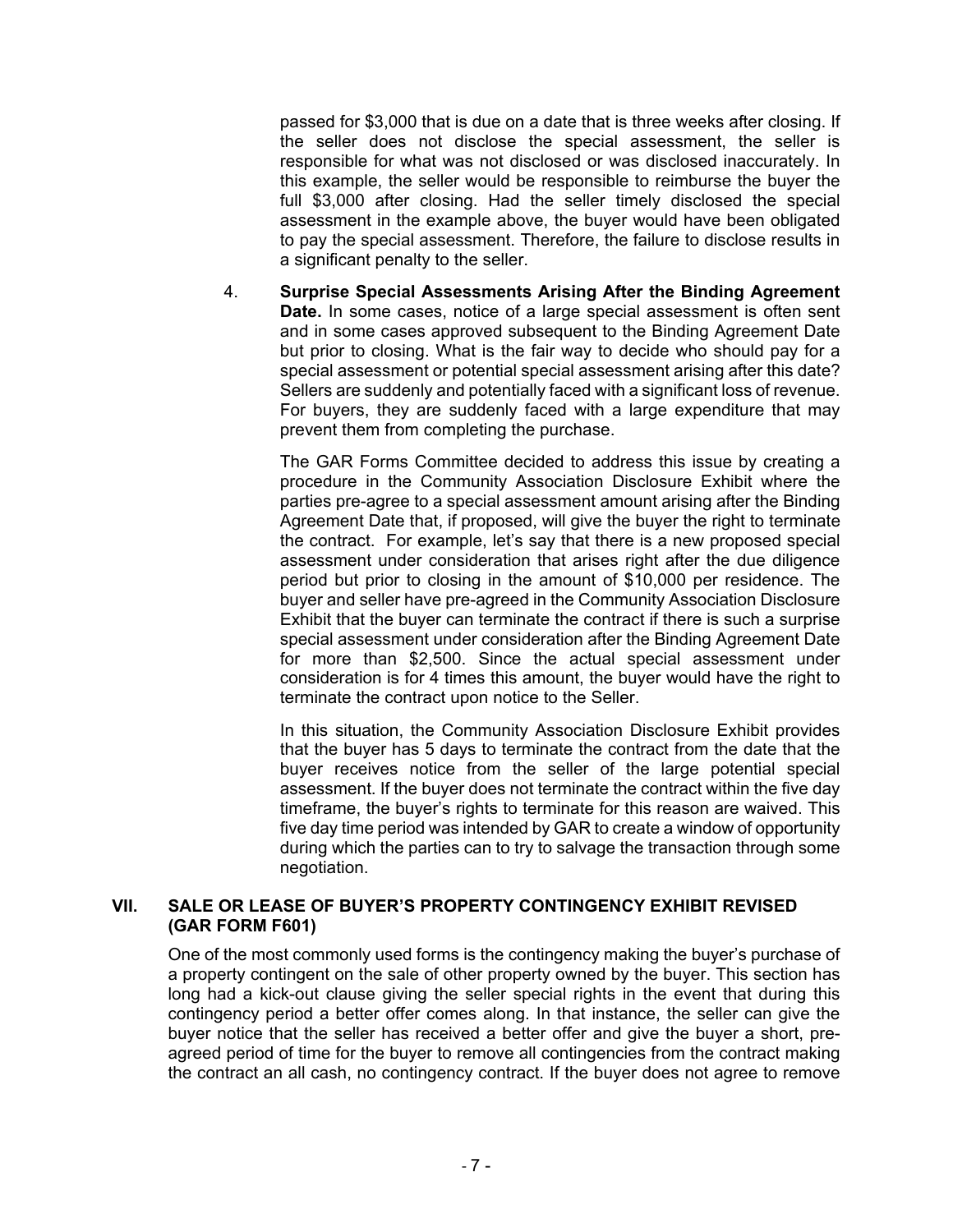all contingencies, then the seller may terminate (or kick-out) the contract and enter into a contract with the second buyer.

This kick-out provision remains in the new form so that the initial buyer and seller can still pre-agree through negotiation to remove all contingencies from the contract if the kick-out provisions is exercised. However, a new option has been added where the parties can pre-agree to remove some but not all contingencies. So, for example, the buyer and seller may agree that if the seller exercises the kick-out option, the buyer must agree to remove the due diligence period, but not the buyer's financing contingency.

Whether sellers will agree to a limited kick-out is unclear. However, the changes to the form gives the parties a lot more room to negotiate.

#### **VIII. TEMPORARY OCCUPANCY AGREEMENT FOR BUYER PRIOR TO CLOSING EXHIBIT REVISED (GAR FORM F222)**

The temporary occupancy period before closing was modified to include, in addition to a date for the transfer of occupancy, a specific time. This should help ensure a smooth transition in occupancy from the seller to the buyer. In addition, a daily holdover rate was added in the event the closing does not occur and the buyer does not surrender the property back to the seller. This rate should be sufficiently high to encourage the buyer to move out quickly without being so outrageously high that a court will not enforce it. For example, a court will likely enforce a holdover rate of \$500-\$1,000 per day. A court will not likely enforce a holdover rate of \$25,000 per day.

## **IX. CLEAN COPY OF SECTION OF COUNTEROFFER FORM TWEAKED (GAR FORM 249)**

The Counteroffer form was tweaked to make it clear that if either party asks for a "clean" copy of the Agreement to be signed, that includes signing or initialing, as the case may be, all exhibits.

## **X. REVISIONS TO THE SELLER'S PROPERTY DISCLOSURE STATEMENT (GAR FORM F301)**

## A. New Question Added about Systems and Components.

A new question was added about whether any systems or components are subject to a lease or rental plan? This would include things like a security system, appliances, solar systems and in some cases, even an HVAC system. This should help avoid unwelcome surprises where buyers mistakenly think that a system comes with the house only to discover that it is actually rented.

#### B. Seller Liable for Not Removing Fixture

The seller loses the right to remove a fixture if it is not removed by the closing. However, in some cases, the seller fails to take things that no one wants like heavy broken furniture or a hot tub that the buyer then has to pay someone to haul away. The Seller's Property Disclosure Statement now provides that the seller shall remain liable for the cost of the buyer having to dispose of such items provided that such items are disposed of within 30 days after closing. The goal of this provision is to get sellers to remove their junk and not attempt to "gift" it to the buyer.

C. New Items Added to the Fixtures Checklist